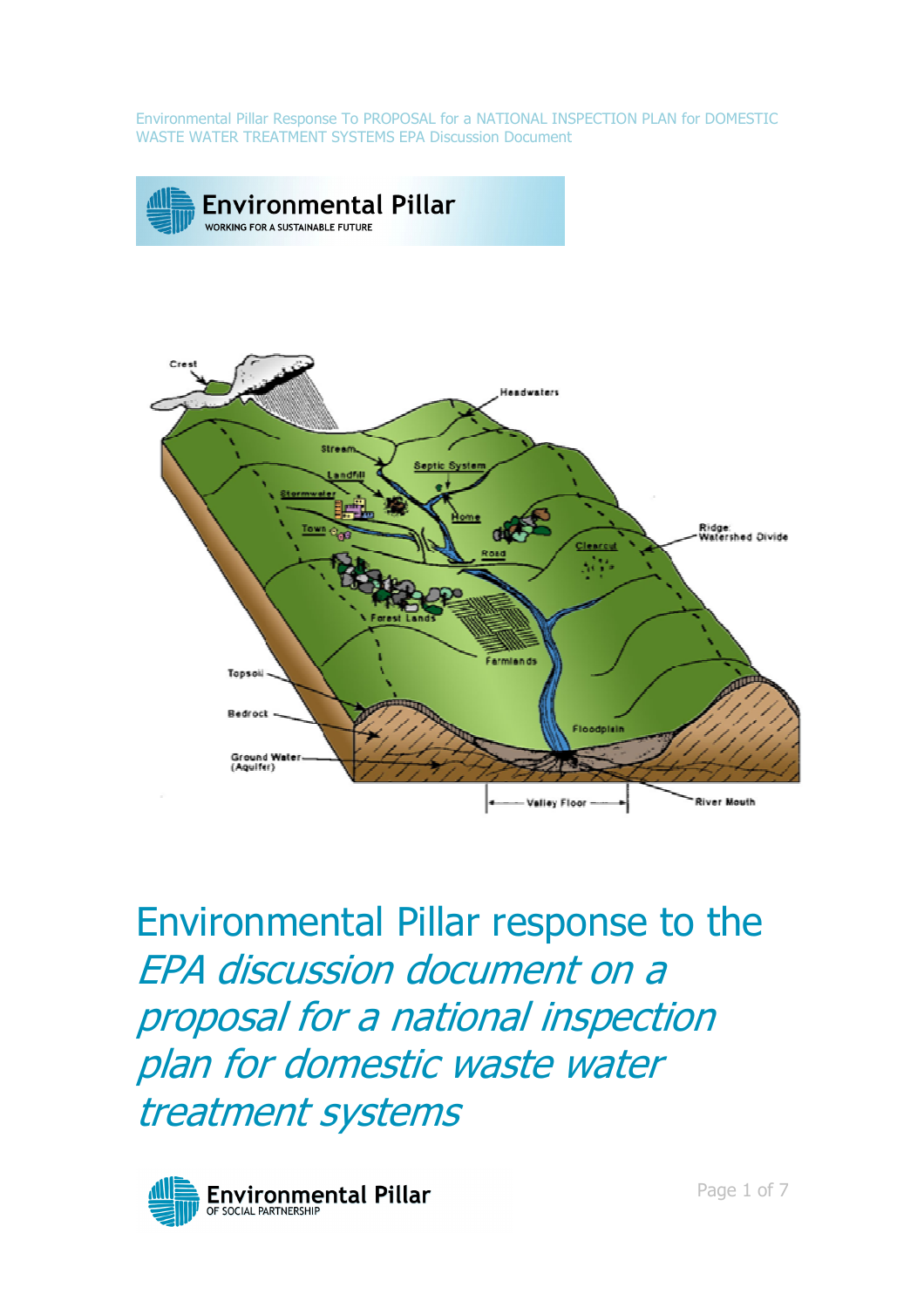#### Nov 2012

# **Introduction**

The Environmental Pillar welcomes the opportunity to respond to the EPA consultation call National Inspection Plan for Domestic Wastewater Treatment Systems discussion document.

The initial problem for our members is that, whilst it is possible to comment on the document, it is not possible to use this document to comment on the plan. The document is lacking in detail and would seem to fall between two stools. On the one hand it doesn't have the necessary information to fully inform the general public as to the importance of the plan, its benefits to all, and its necessity. On the other hand it doesn't give sufficient detail for the critical analysis of the national inspection plan. As this document is likely to be the precursor of other documents and public information resources, it is important that it is comprehensive, well-structured and accessible. In its present form it falls short on the first two of these.

If it is intended solely to outline the proposed plan for the general public, then it requires at the outset a much clearer and more emphatic exposition of the scale and the nature of the risks caused by water pollution to human health and the environment. It should also include the history of neglect that has led Ireland to the situation where the taxpayer will be facing a large lump sum and daily fines because we have failed to obey the EU Directives that we helped write.

If it is intended to be the opportunity for meaningful engagement with the plan itself, then the document should have included much more detail, as outlined below.

It is unfortunate that the educational groundwork was not done a long time ago so that the public don't see this as just another imposition by government. That said, the engagement of as many civil society bodies, together with the state agencies will be a necessity if the necessary buy-in to the final plan is to be achieved.

Based on the plan as presented, and accepting that there are some positive elements to the plan as proposed; The Environmental Pillar does not consider that the approach outlined in this discussion document addresses the obligations of Art 4 and 8 of the directive – the fundamental issue in the ECJ's judgement in c-188/08. Considering the scale of this plan, its development should include a Strategic Environmental Assessment.

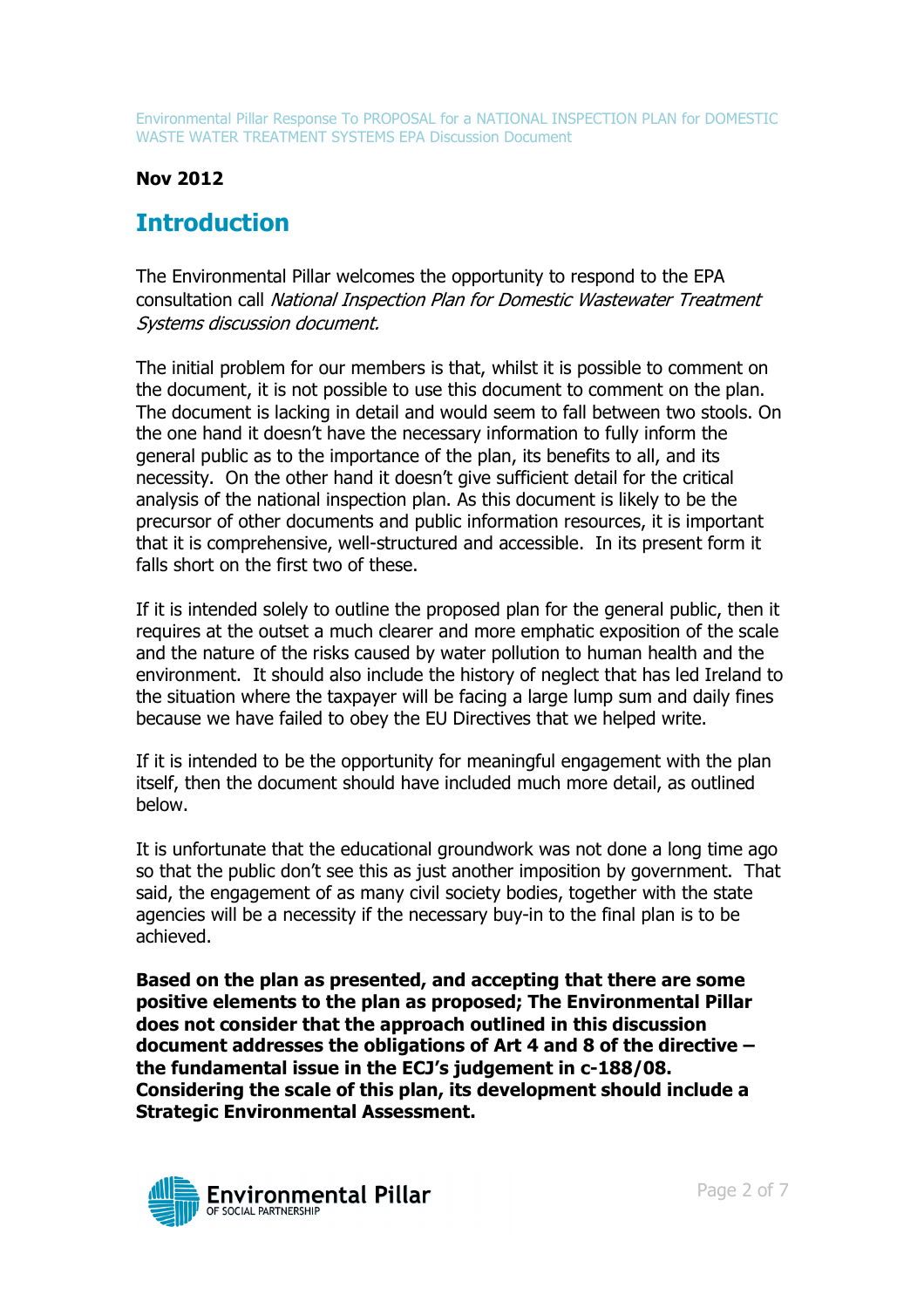# **Comments**

The initial comments are given in the context of the sections of the discussion document, with additional comments at the end of the submission.

Reasons for a National Inspection Plan

This section should highlight in some detail, or refer to detail that is appended, in relation to:

- The potentially serious implications for human health, and mortality
- The negative impact on:
	- habitats and protected species, such as Salmon, Freshwater Pearl Mussel, and Otter
	- important eco-systems and associated eco-system services
- The negative impact on tourism, fisheries and local economies and Ireland's supposed image as a "clean and green" country

The legal requirements on owners of septic tanks as outlined on the website should be included in this document.

The section should also outline the 2009 judgement of the European Court of Justice which found that:

".. by failing to adopt, save in County Cavan, all the laws, regulations and administrative provisions necessary to comply with Articles 4 and 8 of Council Directive 75/442/EEC of 15 July 1975 on waste, as amended by Council Directive 91/156/EEC of 18 March 1991, as regards domestic waste waters disposed of in the countryside through septic tanks and other individual waste water treatment systems, Ireland has failed to fulfil its obligations under that directive."

It should also outline the history behind this judgement and the fact that Ireland has had to rely on pressure from the European Commission to finally start acting to protect its citizens and the environment from the pollution from septic tanks.

In outlining the reasons for the plan this section should also try and respond to the genuine concerns of the public. In this context it should be noted that there is genuine fear in rural communities that households already stretched financially will be faced with substantial bills for retrofitting or replacement. There is a need in the plan to address these fears by offering grant aid, which will be revenue-neutral and long-term low interest loans where appropriate.

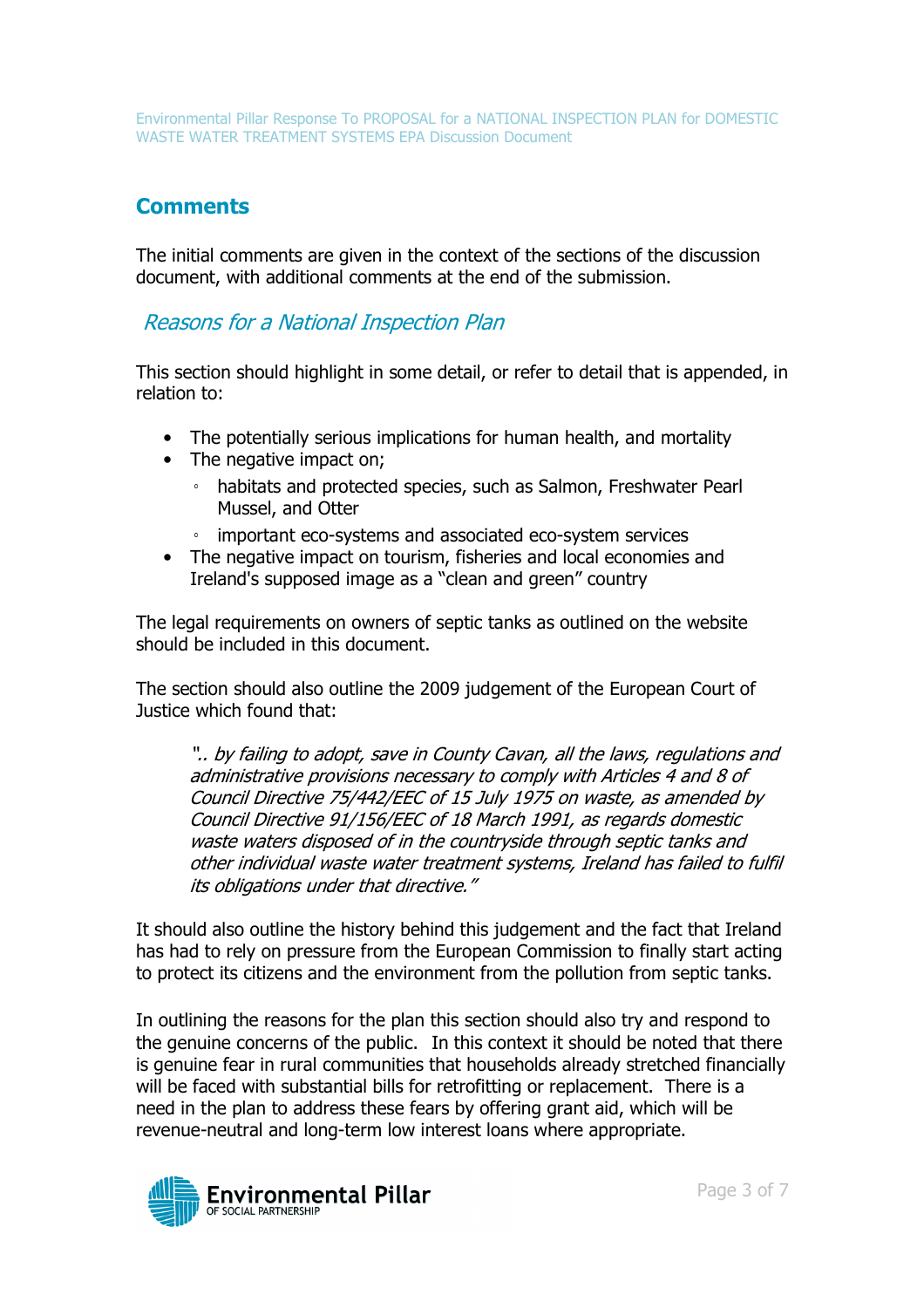### Domestic waste water treatment system use in Ireland

The information here is too general and fails to mention that surveys have indicated that between 80-90% of current Domestic Waste Water Treatment Systems (DWWTS) are not functioning properly. This includes the hundreds of thousands of houses built in the last 15 years that were not connected to sewers. Many of these were sited in areas where soil cover is inadequate and used treatment systems which do not meet current standards - only 10 of the 40 or so systems offered for sale in Ireland have passed the updated EU standard EN 123166.

A register of EU certified On-site Waste Water Treatment Systems is required, to provide certainty for the home-owner. In the event that situations arise in the future, where it can be shown that the EPA 2009 Code of Practice was not properly applied then the local authority should bear the full cost of remediation.

## Risks posed by wastewater to human health and the environment

The expanded text from this section should be included in the section on the reasons for the plan. The effect on downstream estuarine and marine environments and eco-systems needs to be included and emphasised.

## Inspection Plan – general principles

The incorporation of a twin track approach using citizen engagement strategies as well as the more traditional inspection strategies is welcomed in principle, but far more detail is needed in order for the Pillar to make a more useful commentary.

The EPA have produced excellent guidelines on the siting and considerations for DWWTS for single houses – however it is our understanding that these guidelines will not inform the proposed assessments/inspections to be undertaken. Instead what appears to be proposed is a one-off, visual- only inspection. This is unacceptable and will not serve to identify and facilitate a remedy for problematic systems. Nor will it satisfy the requirements of the ECJ's judgement which is specific in relation to both Articles 4 and 8 of Council Directive 75/442/EEC of 15 July 1975 on waste, as amended by Council Directive 91/156/EEC of 18 March 1991.

Owners of DWWTS should be encouraged to visually inspect their systems after high rainfall events, as well as the six-monthly inspections recommended.

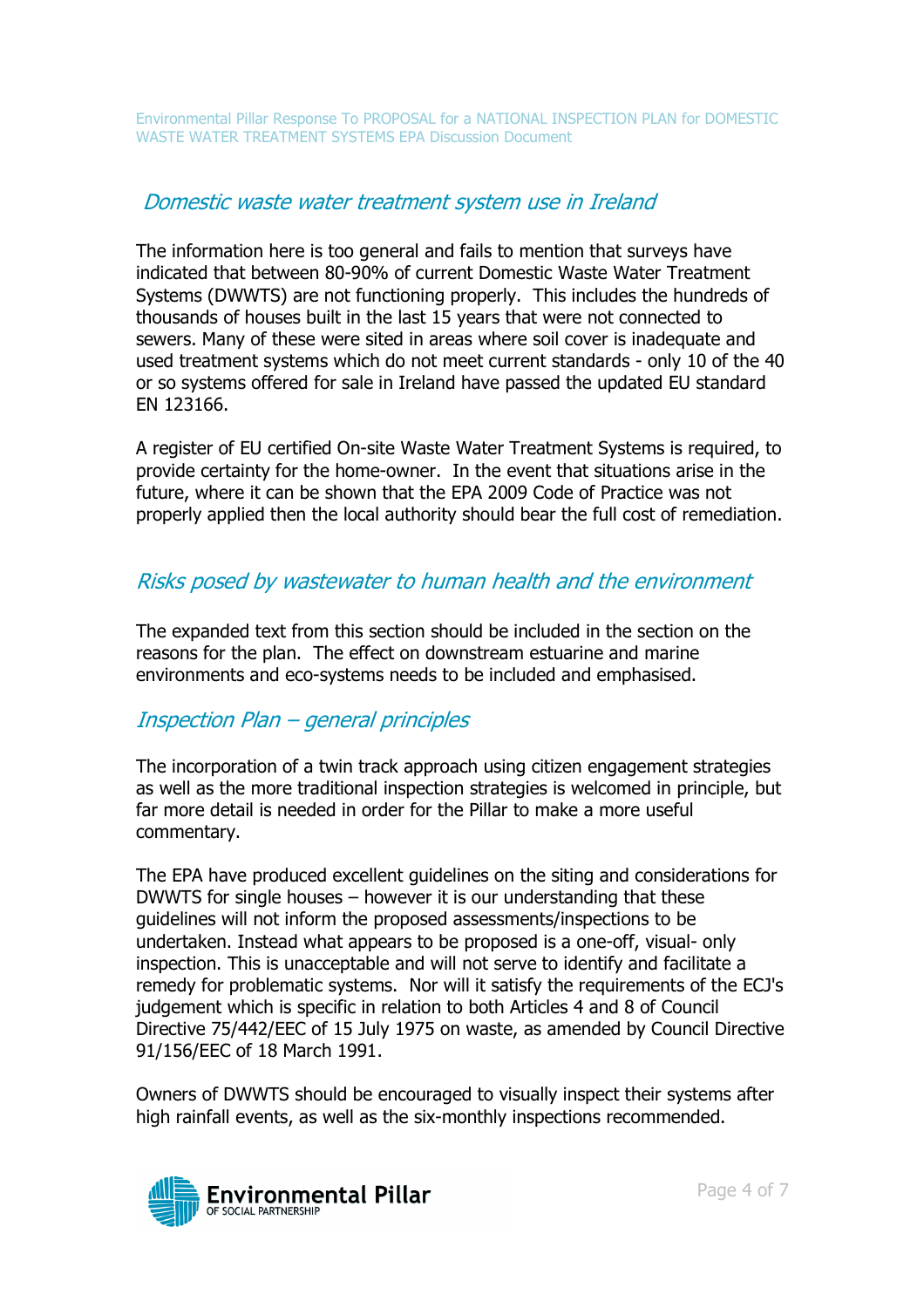A provision for sporadic, random or spot -checks which extend beyond a mere visual inspection even – might serve to deter and/or address certain less scrupulous DWWTS owners who might be otherwise tempted to undertake some superficial and cosmetic alterations to the system during the 10 day warning period in the lead up to the inspection.

This EPA document must also be more persuasive if it is to create a widely held understanding and ownership of the need to address the issue of pollution from DWWSs. Emphasis should be put on the public good and the personalised risks involved.

The absence of any information on the level of training to be provided to those local authority personnel carrying out inspections is a concern, as the DWWTS were approved by the same local authorities. EPA oversight of the inspection regimes is also not even outlined. A national register of suitably qualified inspectors must be established if the scheme is to have any credibility.

### A risk-based approach

There is an unacceptable absence of detail in the discussion document on how Risk Based Approach criteria will be used to determine collectively to:

- determine the actual areas at risk, or
- the extent or thresholds which trigger or determine that an appraised risk will figure or be excluded or de-prioritised in this risk based approach

There is also an absence of detail on how or by whom all of that will be decided, or what review or consultation will be provided on same. A public debate is needed on both of these aspects, and this is not possible with the information provided here. Public confidence in the effectiveness and fairness of this approach requires a transparent and inclusive approach.

The Source–Pathway–Receptor Model for risk assessment must also include consideration of the following:

- Age and type of systems employed
- Record of pollution concerns/issues
- Protected Habitats and Species
- Downstream Freshwater, Estuarine, and Marine Environments
- Flood risk areas
- Rainfall increased rainfall and flood event scenarios
- Population variability associated with holiday occupancy

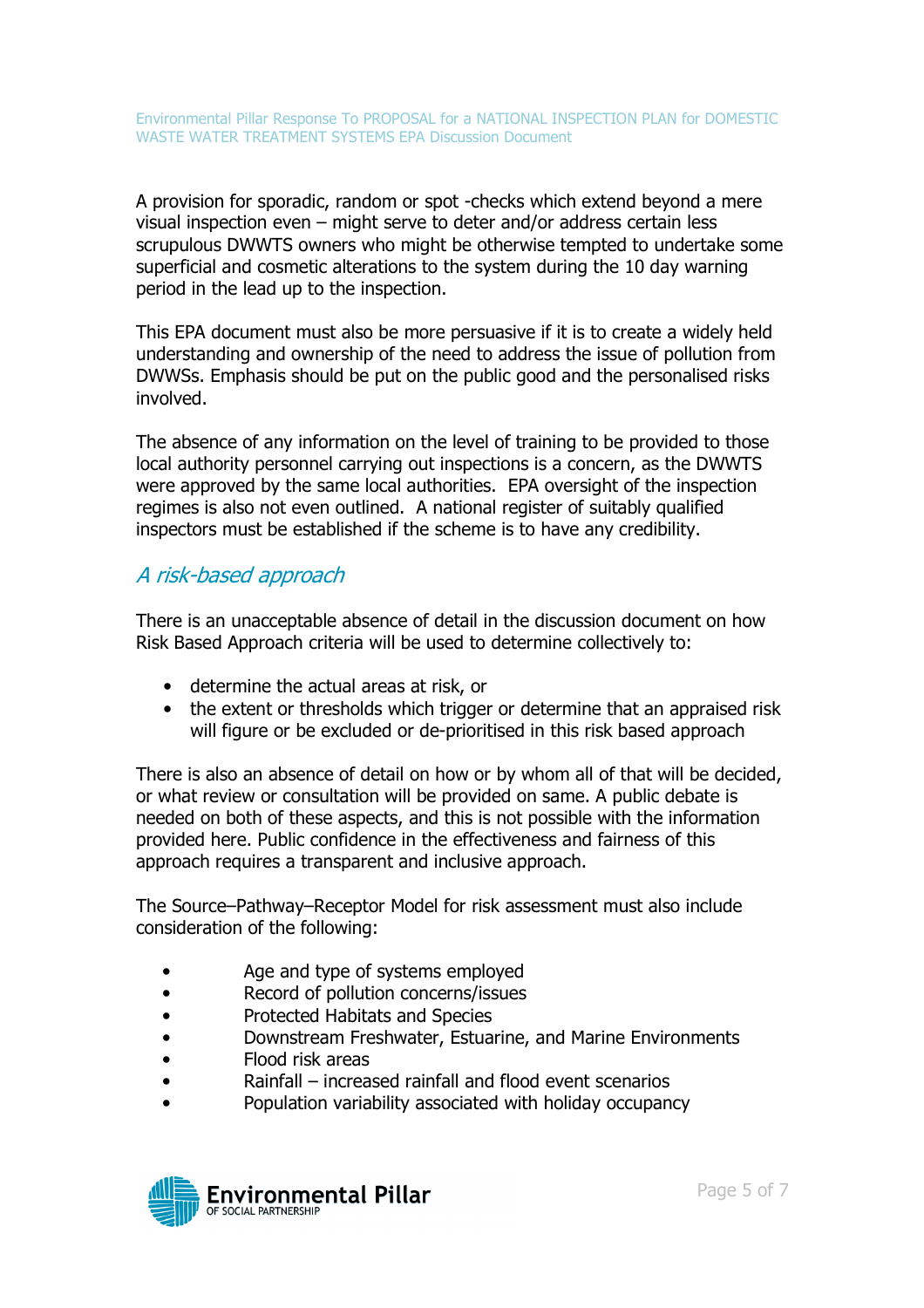# Additional Comments

- 1. No timelines and objectives are presented in this outline plan, and no indication is given of the size and the availability of the resources that will be needed to implement it. Without these essential building blocks this plan is just a document and no judgement can be made of its efficacy. In particular there is no clarity about how local authorities are to find the resources to fulfil their additional duties under this plan.
- 2. Ireland's response to the 2009 judgement of the European Court of Justice will require both the introduction of legislation, administrative and enforcement provisions and structures and processes. This plan then should be subjected to Strategic Environmental Assessment under Directive 2001/42/EC on the assessment of the effects of certain plans and programmes on the environment.
- 3. In this context the economic and employment opportunities need to be examined, as do the costs and opportunity costs caused by noncompliance.
- 4. The value to agricultural communities of nutrient recycling and local energy production through anaerobic digestion should also be included in the equation.
- 5. The government will need to review the sustainable rural Housing Guidelines in response to current development trends and the new EPA Code of Practice.
- 6. This plan does not cover how to handle the situation where remediation is not possible. This is likely to be a common occurrence and provision must be made for this eventuality prior to the inception of any plan.